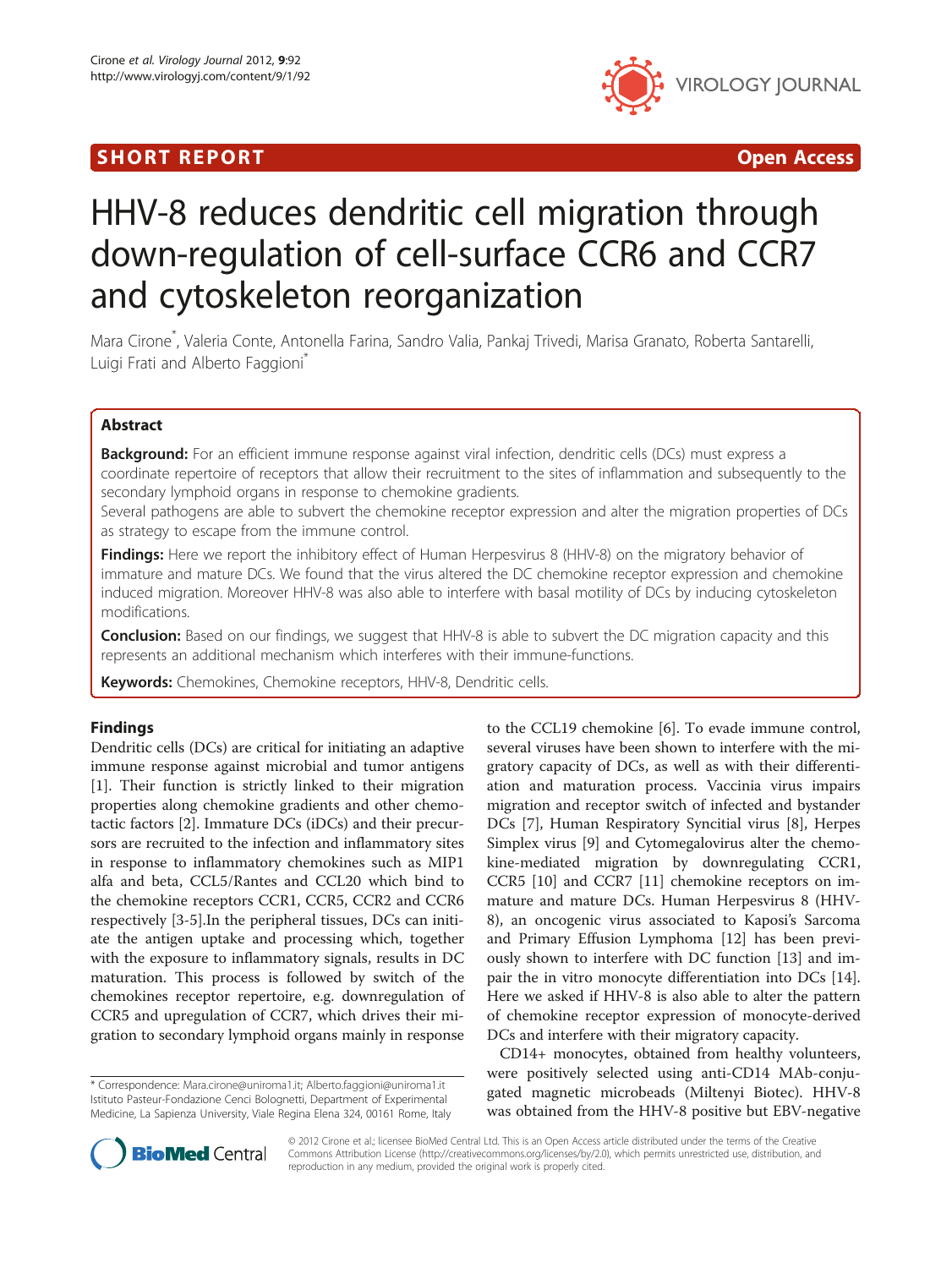<span id="page-1-0"></span>PEL cell line BCBL-1 treated with 20 ng/ml tetradecanoyl phorbol acetate (TPA) for 5 days to induce HHV-8 replication. The virus stock was prepared as previously described [[14\]](#page-4-0). HHV-8 infection was performed by incubating  $1x10^6$  monocytes for 2 hours at 37 ° C with 100 μl of viral stock containing approximately  $1x10^8$  $-1x10<sup>9</sup>$  viral copies/ml. Quantitation of viral yields was performed using polymerase chain reaction (PCR) amplification by comparison to the viral copy number of BCBL-1, which is known to have 70 viral copies/cell [[15\]](#page-4-0). Purified monocytes, exposed or not to HHV-8, were cultured in RPMI 1640 containing 10 % heat inactivated fetal calf serum (Gibco) and recombinant human granulocyte-macrophage colony stimulating factor (GM-CSF) plus interleukin 4 (IL-4) (20 ng/ml each, Miltenyi-Biotec). After six days of infection, the viral antigen expression, evaluated by immunofluorescence, showed that approximately 5-10 % of iDCs were LANA-positive, whereas the viral lytic antigens were not expressed (data not shown), in accordance with our previous study [\[14](#page-4-0)]. At the same time the iDCs were analyzed by Flow Cytometry for the surface expression of CCR6 and CCR5. Following exposure to HHV-8 the iDCs showed a reduced expression of CCR6, in comparison to the mock-treated iDCs, while the CCR5 expression was not affected (Figure 1a and b). In contrast with a previous

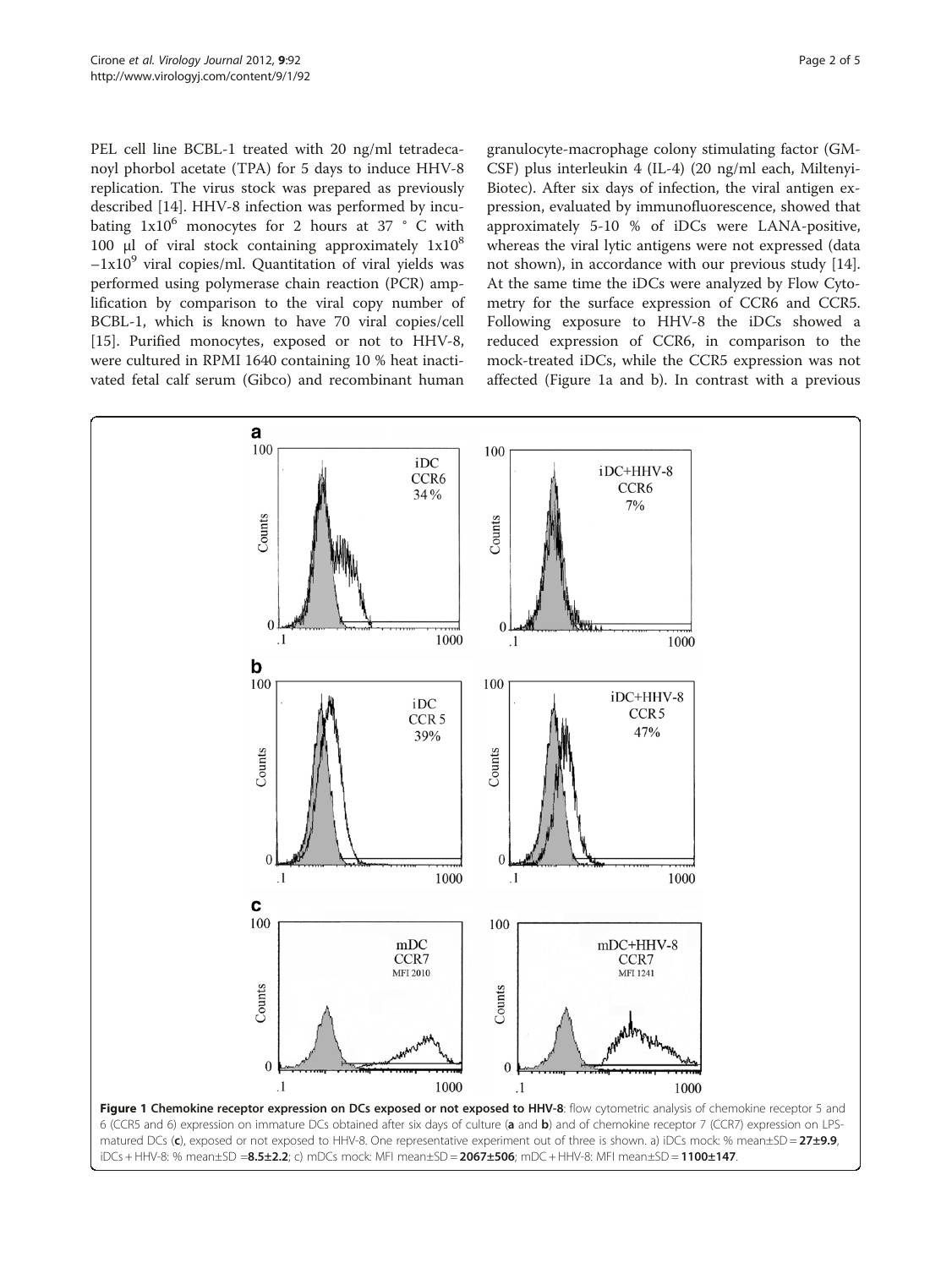study [[16\]](#page-4-0) we found that CCR6 was expressed together with CCR5 on the surface of the monocyte-derived iDCs obtained in vitro from healthy donors. We then compared the exposed to HHV-8 or mock-treated DCs for their ability to acquire CCR7, after 24 hr treatment with LPS. We found that the DCs exposed to HHV-8 acquired CCR7 after LPS-exposure but the expression of CCR7 was lower, in terms of mean fluorescence intensity (MFI) (Figure [1c](#page-1-0)). It interesting to note that the reduction of chemokine receptor expression was substantial even if the percent of infected cells was low and this effect could be mediated by the viral binding to the DC surface molecules. To test if the altered chemokine receptor expression of DCs obtained after exposure to HHV-8 was accompanied by an altered chemotactic responsiveness to the corresponding chemokines, we performed a migration assay using the 96-transwell chemotaxis chambers containing 5 μm membrane inserts (Costar).  $10^5$ iDCs, exposed or not exposed to HHV-8, counted by tripan blue exclusion, were allowed to migrate in response to CCL20, Rantes, MIP1 alfa and beta for 2 hours.

The results obtained indicate that iDCs exposed to HHV-8 differ in the migration capacity towards CCL20 (Figure 2a), in agreement with the observed down-regulation of the corresponding CCR6 receptor, while the migration towards MIP1alfa, beta and Rantes was low and similar for both virus or mock treated DCs (data not shown). More importantly, the DCs exposed to HHV-8 and matured with LPS showed reduced migration towards CCL19, in comparison to the LPS-treated mockinfected DCs (Figure 2b). CCL19 is an important chemokine that drives mature DCs to the secondary lymphoid organs, where they can initiate the T cell response. The entire population of cells migrated to the lower wells were counted by flow cytometry. The migration assay was performed in duplicate with three different donors and the results are reported as means plus SD of the percentage of initial input. Finally, we observed that virusexposed iDCs exhibited a reduced basal migration towards the medium without chemokines in comparison with the mock-treated iDCs (Figure 2c). The inhibition of spontaneous DCs motility induced by HHV-8

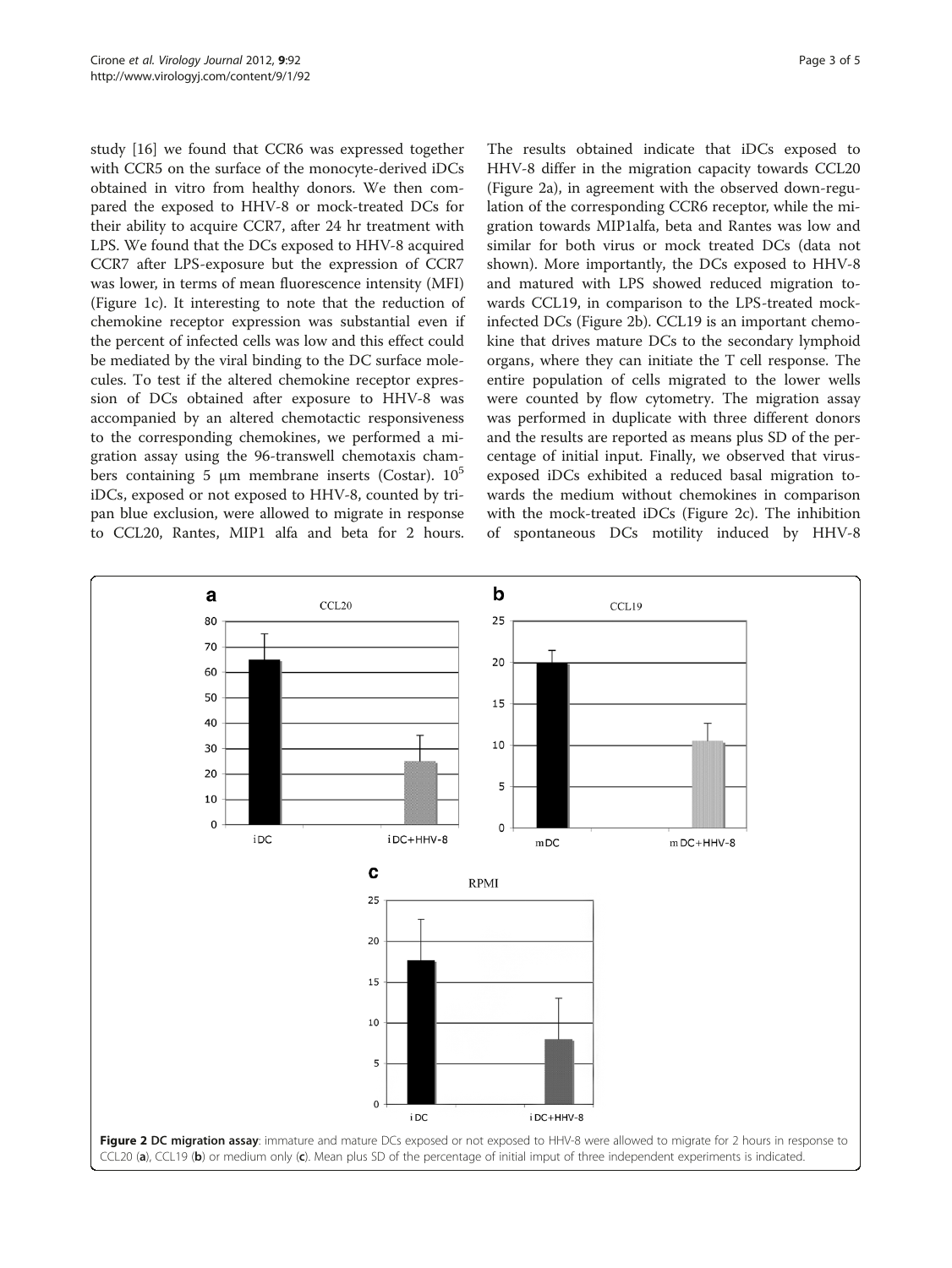prompted us to investigate the organization of the cellular cytoskeleton. To this aim, we performed an immunofluorescence analysis of microtubules and intermediate filaments in DCs exposed or not exposed to HHV-8. The cells were fixed with 4 % paraformaldehyde in PBS for 30 min, washed in 0.1 M glycine, permeabilized in 0.1 % Triton X-100 and labeled with anti-vimentin and anti-tubulin monoclonal antibodies. As shown in Figure 3 we observed that the virus was responsible for reorganization of the microtubules (a) and vimentin (b) network that could contribute to the impairment of DCs motility.

CCR1, 2 and 5 are essential for the recruitment of immature DCs to the peripheral tissues, where they initiate an effective immune response [\[4](#page-4-0)]. CCR6 seems to play a critical role in the recruitment of immature DCs and their precursors to sites of potential antigen-entry and in particular in the skin-homing of immature DCs and T cells [\[16](#page-4-0)]. Its specific interaction with CCL20

 $DC$  $DC+HHV-8$ a b Figure 3 HHV-8 infection induces cytoskeleton reorganization of DCs: immunofluorescence analysis of fixed and permeabilized DCs, exposed or not exposed to HHV-8, using anti-tubulin (a) and anti-vimentin (b) monoclonal antibodies directed against the

microtubules and intermediate filaments of the cytoskeleton.

represents one of the exceptions to the general rule of promiscuity of chemokines and their receptors. After the antigen uptake and exposure to pro-inflammatory cytokines and factors, DCs mature and this process is accompanied by acquirement of chemokine receptors like CCR7 that drive the DCs to the secondary lymphoid organs [[17\]](#page-4-0). Several viruses have developed different strategies to interfere with DC functions [[18\]](#page-4-0) and migration properties [[7-9,11](#page-4-0)]. Among them HHV-8 has been previously shown by us and others to alter the DC cytokine production and reduce their ability to activate T cells [\[13,14,19](#page-4-0)]. However, the influence on the migratory ability of DCs, previously observed for other herpesviruses [[9](#page-4-0),[10](#page-4-0),[20](#page-4-0)], has not yet been investigated for HHV-8. Our data, showing lower CCR6 expression on iDCs and CCR7 on LPS-matured DCs after exposure to HHV-8, together with the reduced migration towards the corresponding chemokines, indicate that the virus is able to interfere with several steps of DC traffic through the body. In a attempt to find an underlying molecular mechanism of DC dysfunction mediated by HHV-8, observed in this and our previous study [\[14](#page-4-0)], we investigated the signal trasducer and activator of transcription-3 (STAT3) phosphorylation status in DCs. STAT3 has been previously reported to be responsible for abnormal DC differentiation in other pathological situations [[21\]](#page-4-0). We found that the iDCs, exposed to HHV-8 and differentiated in vitro for six days, showed hyperphosphorylation of STAT3 (Tyr-705) in comparison to the mock iDCs (Figure 4), suggesting that HHV-8 is able to activate this suppression pathway in DCs.



representative donors are shown.